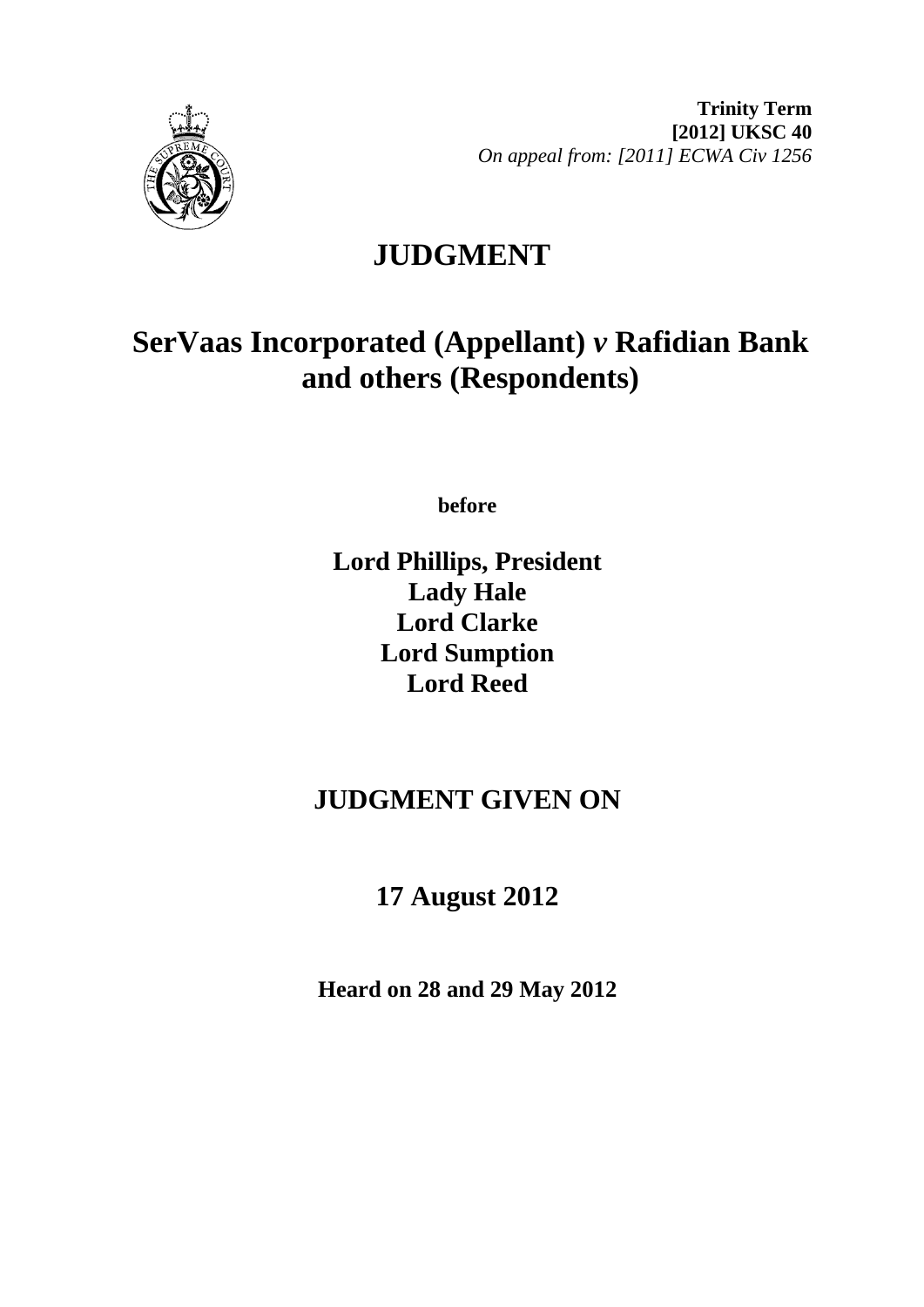*Appellant Respondent*<br>Martin Pascoe QC *Mark Howard (* Richard Fisher Charlotte Cooke (Instructed by Addleshaw Goddard LLP)

Mark Howard QC Oliver Jones Robert McCorquodale (Instructed by Cleary Gottlieb Steen & Hamilton)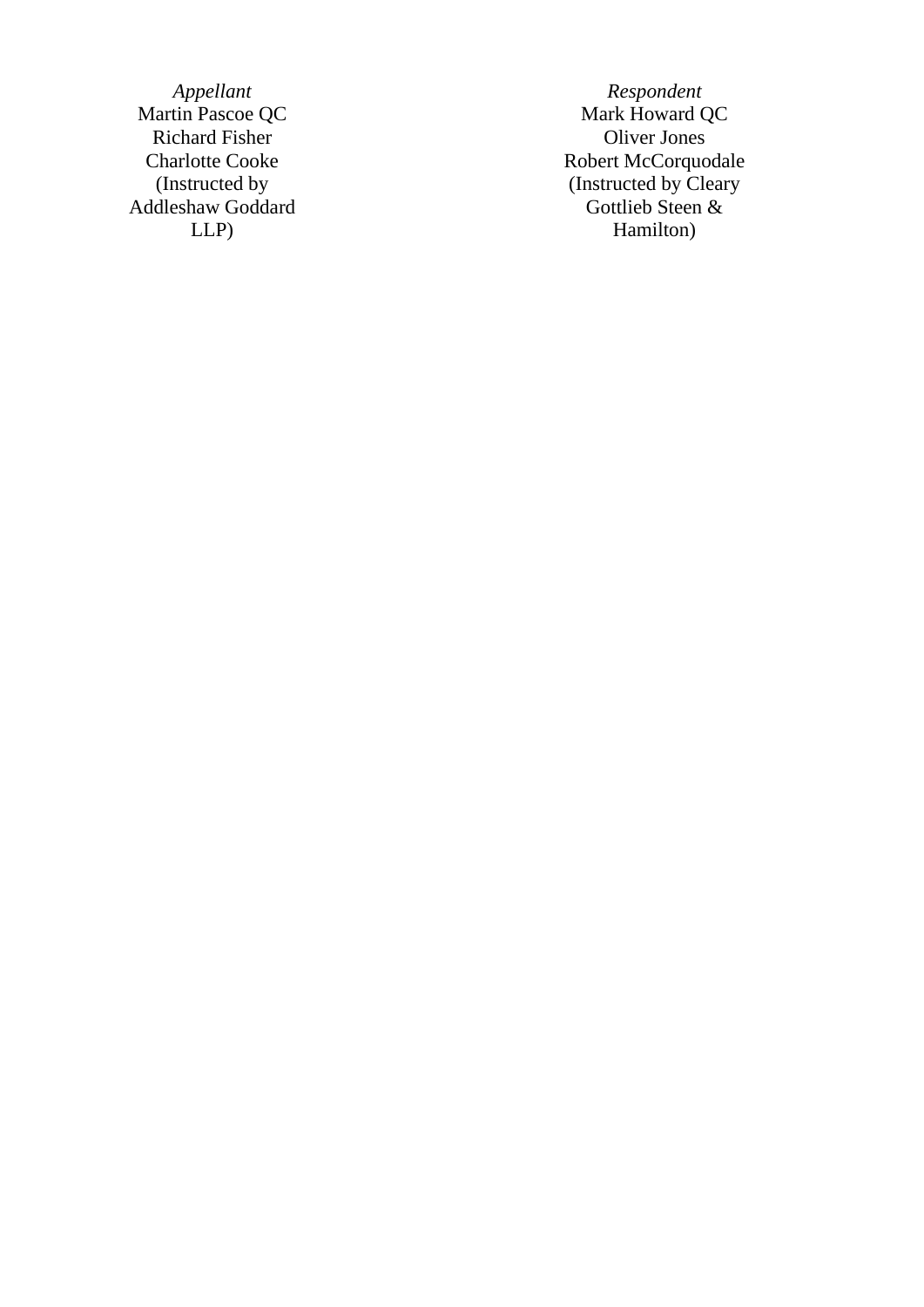#### **LORD CLARKE (WITH WHOM LORD PHILLIPS, LADY HALE, LORD SUMPTION AND LORD REED AGREE)**

#### *Introduction*

1. The question in this appeal is what is the true construction of the expression "property which is for the time being in use or intended for use for commercial purposes" in section 13(4) of the State Immunity Act 1978 ("the Act").

#### *The facts*

2. On 9 September 1988 the appellant ("SerVaas"), which is a company incorporated in Indiana, entered into an agreement ("the Agreement") with the Iraqi Ministry of Industry ("the Ministry") for the supply of equipment, machinery and related services required for the commissioning of a state owned copper and brass processing factory in Iraq. On 2 August 1990 Iraq invaded Kuwait and on 4 August 1990 the assets of Rafidain Bank ("Rafidain") in the United Kingdom were frozen in accordance with the United Nations ("UN") sanctions regime established under UN Security Council Resolution 661. On 13 August 1990 SerVaas terminated the Agreement and on 25 January 1991 it commenced proceedings in the Paris Commercial Court against the Ministry in order to recover money due to it under the Agreement. On 21 February 1991 provisional liquidators ("the Provisional Liquidators") were appointed in respect of Rafidain on a winding up petition presented by the Bank of England.

3. On 16 April 1991 the Paris Commercial Court gave judgment in default in favour of SerVaas in the sum of US\$14,152,800 ("the Judgment") in respect of money due under the Agreement. On 10 July 1991 the Judgment was recognised in the Netherlands and shortly thereafter SerVaas recovered US\$966,515 by partial enforcement of the Judgment in the Netherlands against Iraq's assets. On 1 October 1991 the judgment was recognised in Germany and on 2 April 1992 Mummery J ordered that the provisional liquidation be limited to those assets of Rafidain situated in England and Wales. On 4 June 1996 the Bank of England's petition was adjourned generally. In July 2002 SerVaas received US\$6,736,285 from the UN Claims Commission by way of compensation for losses caused by Iraq as a result of the invasion of Kuwait.

4. In May 2003 the regime of Saddam Hussein in Iraq fell. On 22 May 2003 the Security Council passed Resolution 1483 which established the Development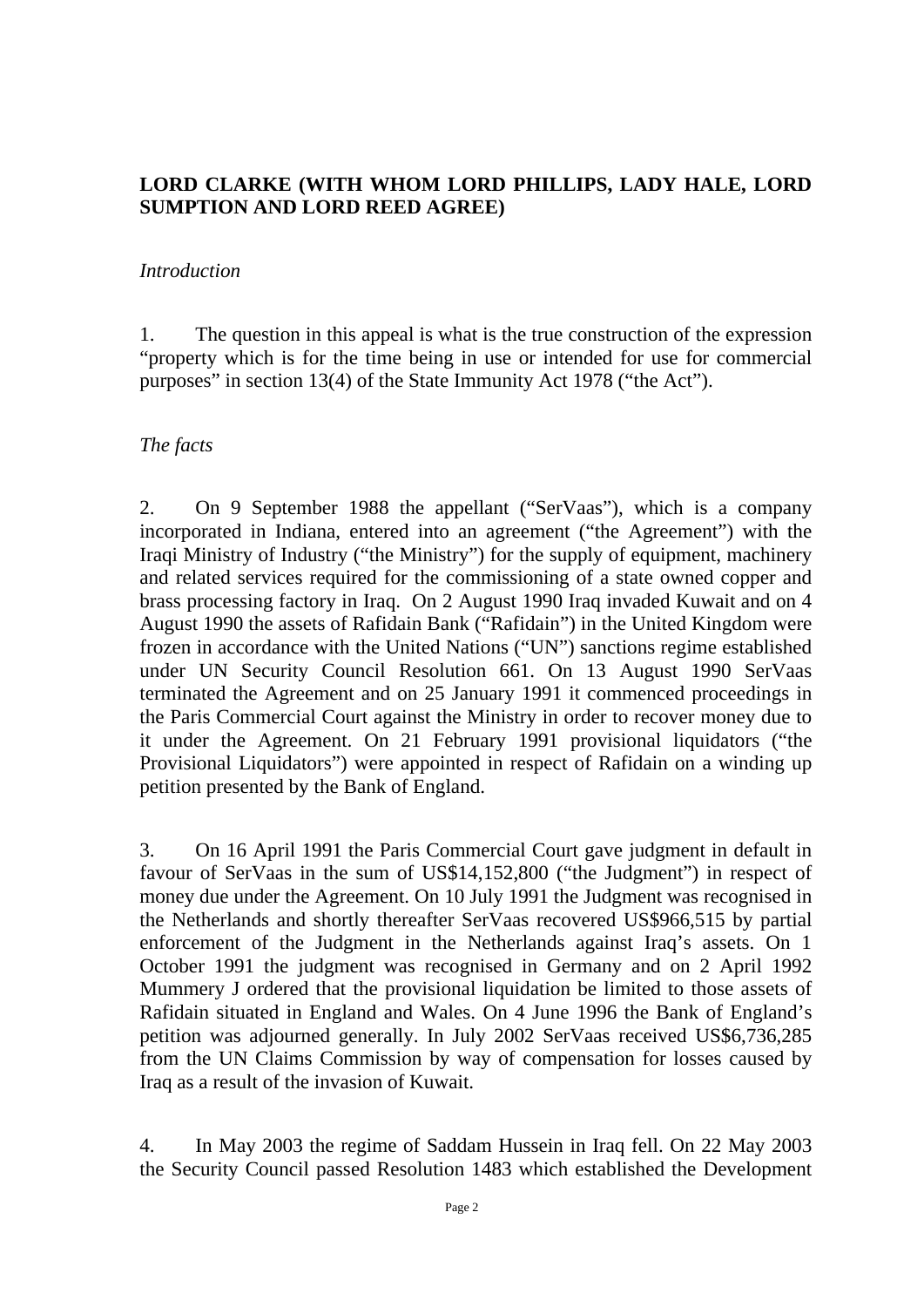Fund for Iraq ("DFI"). On 28 July 2003 Lewison J made an order permitting the Provisional Liquidators to collect the assets of Rafidain's London Branch and to agree claims against Rafidain. On 21 November 2004 Iraq made a debt cancellation agreement with government creditors comprising the Paris Club. In December 2004 Iraq began a process of debt restructuring with its commercial creditors and the creditors of other specified Iraqi entities, including Rafidain, under the auspices of the Iraq Debt Reconciliation Office ("the IDRO Scheme"). On 26 July 2005 Iraq announced an offer to repurchase claims from the commercial creditors of specified Iraqi debtors, including Rafidain, where claims arose before 6 August 1990. In May 2006 Iraq issued an invitation to tender claims for cash purchase and for exchange. Thereafter Iraq took assignments of certain debts owed to Rafidain's creditors by Rafidain in accordance with the IDRO Scheme. As was its right, SerVaas did not register an interest in and has chosen not to participate in the IDRO Scheme.

5. On 3 April 2008 Henderson J sanctioned a scheme of arrangement for the distribution of assets held by the Provisional Liquidators to Rafidain's creditors ("the Scheme"). By 18 August 2009 Iraq had submitted claims in the Scheme which were admitted in the sum of US\$253.8 million ("the Admitted Claims"). The original commercial debts constituting the Admitted Claims were acquired by Iraq by way of assignment from existing creditors of Rafidain. On 4 November 2009 SerVaas obtained an order registering the Judgment in England and Wales against the Ministry and Iraq under the Civil Jurisdiction and Judgments Act 1982 ("the Registration Order"). It was served on Iraq on 2 May 2010 and became enforceable against the Ministry and Iraq in England and Wales on 2 September 2010. On 11 October 2010 Iraq's US lawyers responded to a request from the Scheme Administrators by stating that the dividend payment on the Admitted Claims should be paid to the account in the name of the DFI with the Federal Reserve Bank in New York. As at 18 November 2010, the debt due in respect of the Judgment is said to have amounted to US\$34,481,200.49, inclusive of interest and allowable costs.

#### *The proceedings*

6. In the meantime on 7 October 2010 Mann J granted an application by SerVaas lifting the stay on proceedings against Rafidain and enjoining Rafidain, the Provisional Liquidators and the Scheme Administrators from making any payment to Iraq under the Scheme in respect of the Admitted Claims or recognising or giving effect to any assignment or transfer of the Admitted Claims to a third party which would have the effect of reducing the amount payable to Iraq to an amount less than the Judgment debt. On 13 October 2010 SerVaas issued an application for a Third Party Debt Order ("the TPDO Application") against Rafidain in relation to the debt payable to Iraq by Rafidain by way of dividend under the Scheme, seeking an order that Rafidain pay to SerVaas such part of the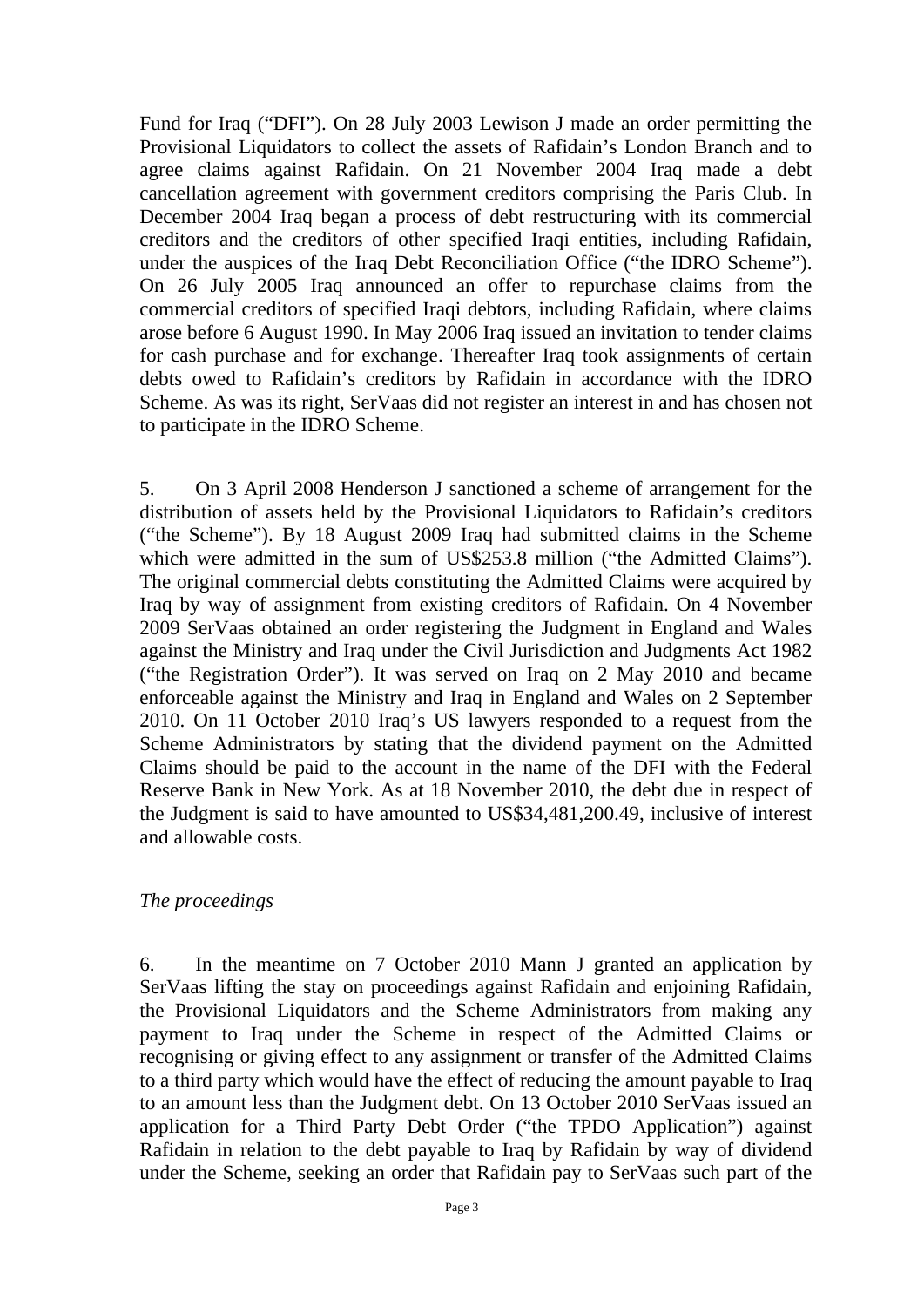monies otherwise payable to Iraq as was necessary to satisfy the judgment. That injunction has been variously continued until now. In the meantime on 11 November 2010 Iraq issued an application to discharge the injunction on the ground that monies due to Iraq by Rafidain were immune from execution by virtue of section 13(2)(b) of the Act and/or article 9(1) of the Iraq (United Nations Sanctions) Order 2003 (SI 2003/1519) ("the 2003 Order").

7. On 30 November 2010 the Chargé d'Affaires and Head of Mission of the Embassy of Iraq in London signed a certificate ("the Certificate") in these terms:

"1. The Admitted Scheme Claims of Iraq under the Scheme [of arrangement in respect of Rafidain] have never been used, are not in use, and are not intended for use, by or on behalf of the State of Iraq for any commercial purpose.

2. Any assets or distributions received in respect of any Admitted Scheme Claim of Iraq under the Scheme are not intended for use by or on behalf of the State of Iraq for any commercial purpose.

3. The State of Iraq has directed the Scheme Administrators, and intends to continue to so direct the Scheme Administrators, to transfer any assets or distributions in respect of any Admitted Scheme Claim of Iraq under the Scheme to the Development Fund for Iraq."

8. Following a hearing on 3 December 2010, Arnold J dismissed the TPDO Application on 14 December 2010 holding that the Admitted Claims were immune from execution by reason of section 13(2)(b) and (4) of the Act because they were not property which was for the time being in use or intended for use for commercial purposes within the meaning of section 13(4). Iraq's submission that the provisions of the 2003 Order were engaged was dismissed. Arnold J granted both sides permission to appeal. On 18 May 2011 the Court of Appeal heard SerVaas' appeal on the section 13(2)(b) point, reserved judgment against Arnold J's decision and adjourned generally Iraq's appeal on the 2003 Order point with liberty to restore. On 3 November 2011, by a majority (Stanley Burnton and Hooper LJJ, Rix LJ dissenting), the Court of Appeal dismissed SerVaas' appeal and refused permission to appeal to this Court, which subsequently granted permission. The only party other than SerVaas to have taken an active part in the proceedings to date has been Iraq.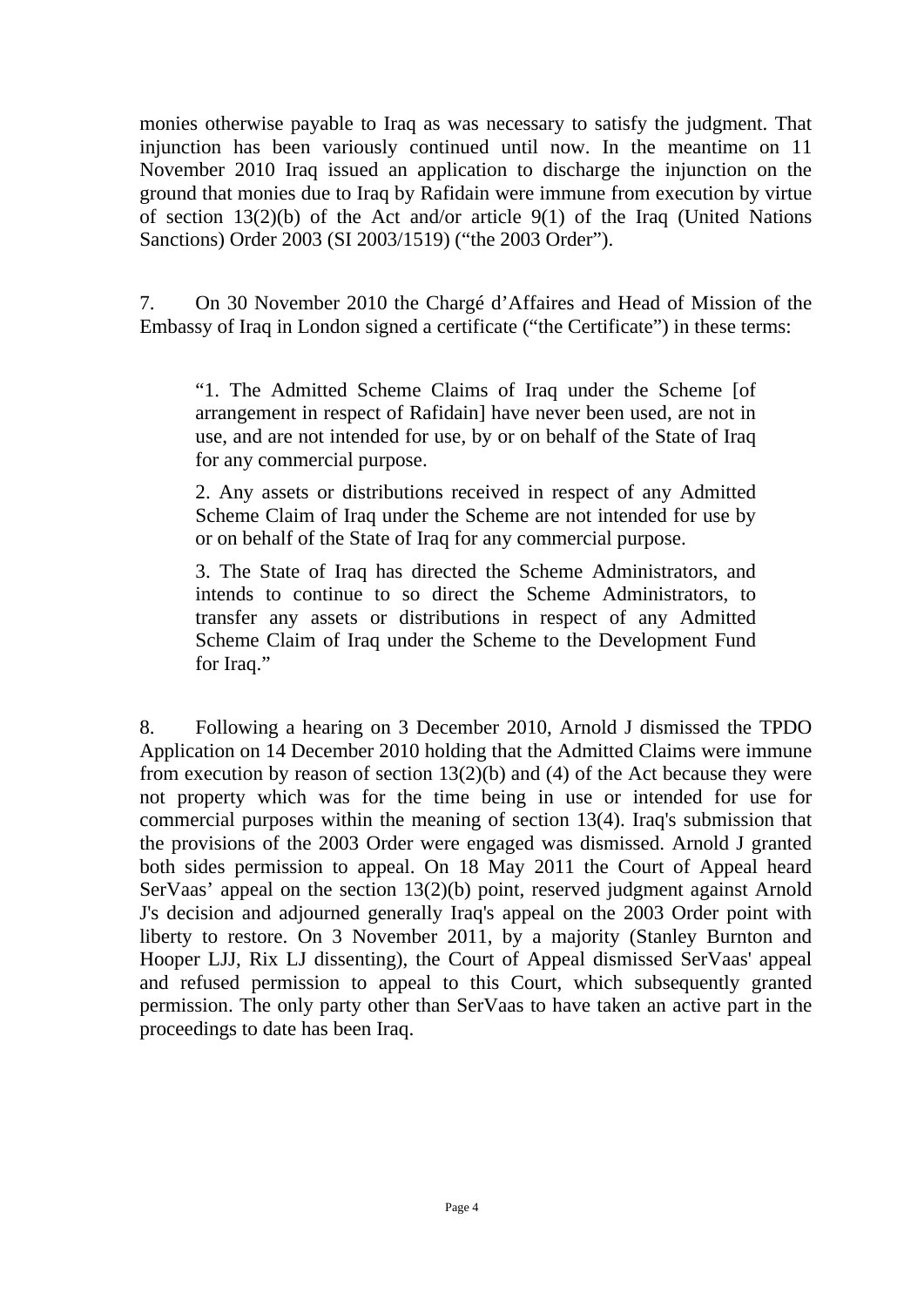#### *The issues*

9. The issues in this appeal are not concerned with a state's immunity from suit, which is governed by section 3 of the Act, but (as stated in the Statement of Facts and Issues) are solely concerned with the scope of its immunity from execution of a judgment given against it, which is governed by section 13(2)(b) and 13(4). Section 13(2)(b) provides, so far as relevant:

- "(2) Subject to subsection… (4) below
	- …
	- (b) the property of a State shall not be subject to any process for the enforcement of a judgment or arbitration award or, in an action in rem, for its arrest detention or sale."

Section 13(4) provides, so far as relevant:

"(4) Subsection (2)(b) above does not prevent the issue of any process in respect of property which is for the time being in use or intended for use for commercial purposes; …"

Section 17, which, like section 13, is in Part I of the Act, provides so far as relevant that in Part I of the Act:

"'commercial purposes' means purposes of such transactions or activities as are mentioned in section 3(3) above; …"

Section 3(3) defines "commercial transaction" as meaning:

- "(a) any contract for the supply of goods or services;
- (b) any loan or other transaction for the provision of finance and any guarantee or indemnity in respect of any such transaction or of any other financial obligation; and
- (c) any other transaction or activity (whether of a commercial, industrial, financial, professional or other similar character) into which a State enters or in which it engages otherwise than in the exercise of sovereign authority..."

Section 13(5) provides: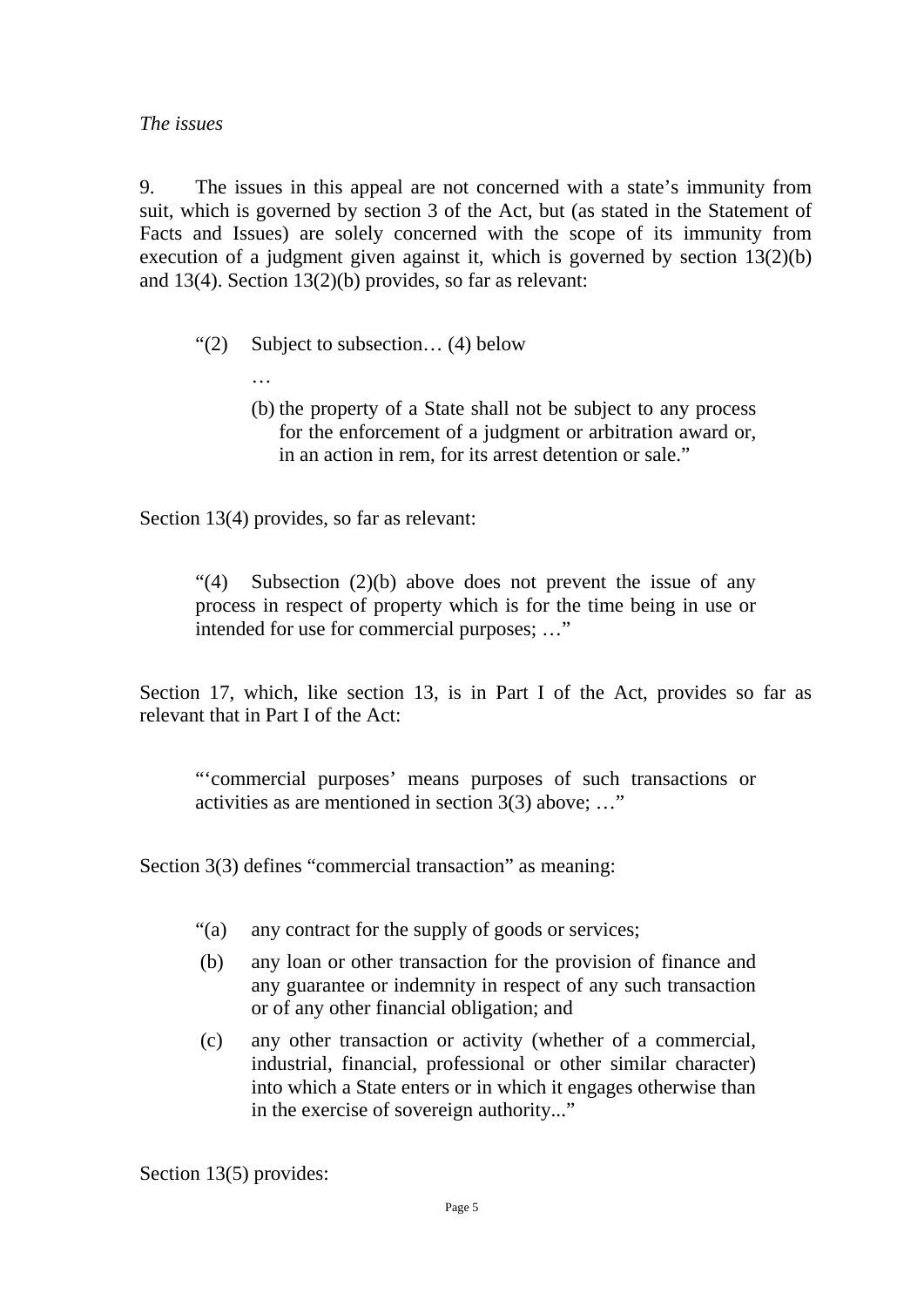"(5) The head of a State's diplomatic mission in the United Kingdom, or the person for the time being performing his functions, shall be deemed to have authority to give on behalf of the State any such consent as is mentioned in subsection (3) above and, for the purposes of subsection (4) above, his certificate to the effect that any property is not in use or intended for use by or on behalf of the State for commercial purposes shall be accepted as sufficient evidence of that fact unless the contrary is proved."

10. It is common ground: (a) that the monies payable under the Scheme to Iraq are a debt and a chose in action and as such that they are "property" within the meaning of section 13(2)(b) of the Act; (b) that Iraq's stated intention is to transfer the proceeds of the Admitted Claims to the DFI; (c) that, by virtue of section 13(5), the Certificate creates a rebuttable presumption that the Admitted Claims are not in use or intended for use for commercial purposes; (d) that the onus lies on SerVaas to show a real prospect that it can rebut that presumption; and (e) that the debts were intended for use for sovereign and not commercial purposes. These proceedings are summary proceedings, so that, as identified in the Statement of Facts and Issues, the particular issue to be resolved in the appeal is whether there is any real prospect of SerVaas rebutting the presumption created by the Certificate that Iraq's right to receive payment of dividends from the Scheme in respect of the Admitted Claims as at 13 October 2010 was property which was not for the time being in use for commercial purposes within the meaning of section 13(4) of the Act. The questions for decision are thus whether (a) the Admitted Claims were in use for the purpose of a transaction or activity in which Iraq engaged otherwise than in the exercise of its sovereign authority for the purpose of section  $3(3)(c)$  of the Act; or (b) the Admitted Claims were (to the extent that they were acquired by Iraq in exchange for bonds) in use for the purpose of a loan or other transaction for the provision of finance or of any other financial obligation for the purpose of section 3(3)(b) of the Act.

#### *Discussion*

11. It is not in dispute that the judgment which SerVaas seeks to enforce arises from the Agreement, that it is a commercial contract and that Iraq is liable for the debts of the Ministry. Nor is it in dispute that, although incorporated in Iraq and state controlled, Rafidain conducted business as a commercial bank. It was not and is not Iraq's central bank. Moreover the Admitted Claims are all claims arising from commercial transactions between Rafidain and the third parties involved and are not claims arising from commercial transactions between Rafidain and Iraq. They are simply debts previously owed by Rafidain to their commercial creditors which have now been transferred to Iraq. Rafidain, although placed in liquidation in England in 1991, is not in liquidation elsewhere and continues to trade outside the jurisdiction of the English court. The Scheme is a mechanism for distributing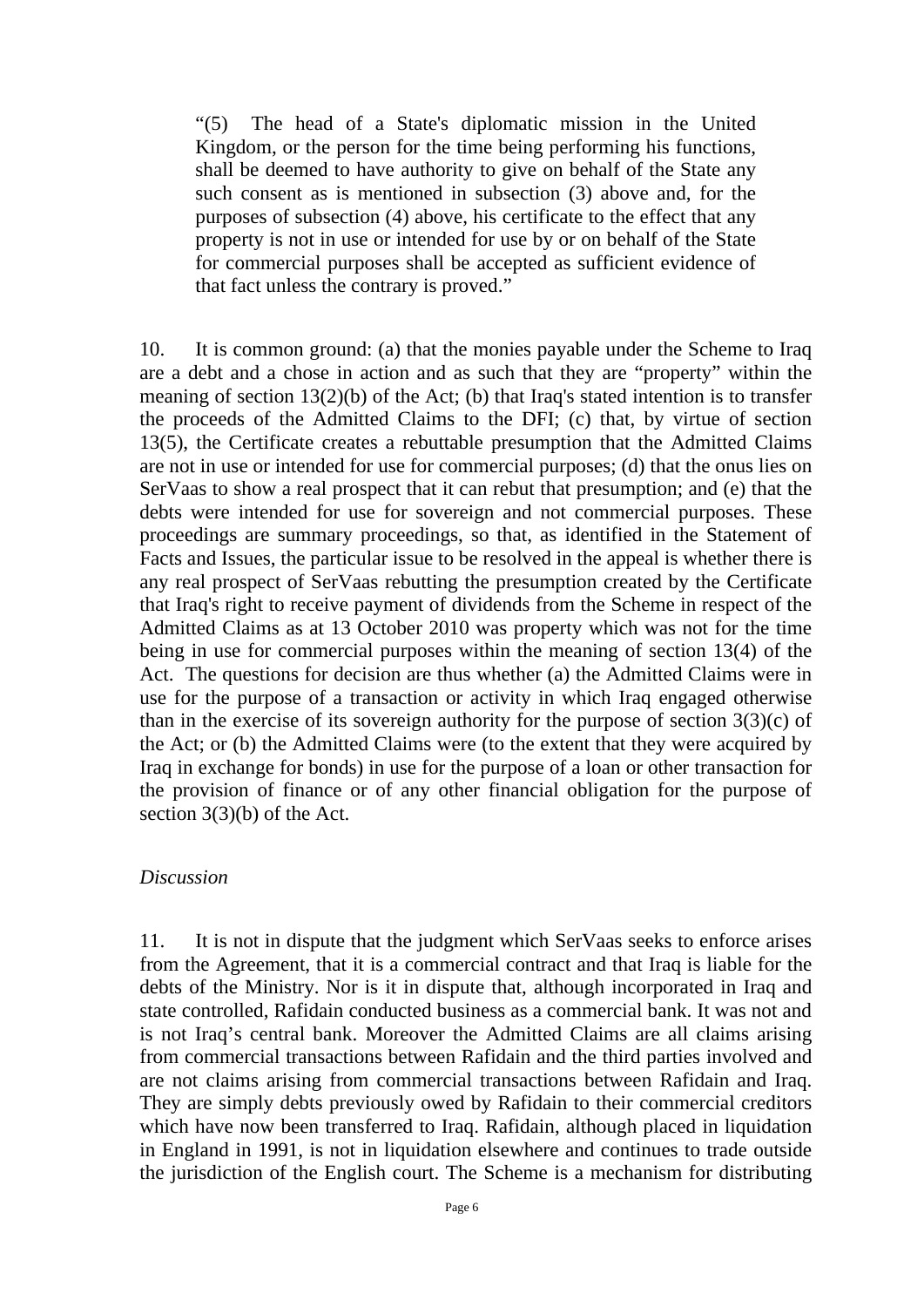the assets of Rafidain's London branch to its creditors. The Admitted Claims in respect of which dividends are, subject to the TPDO application, payable to Iraq total US\$253.8 million. But for the intervention by SerVaas, the US\$253.8 million would have been transferred to the account of DFI in New York within a matter of days of that intervention in accordance with the instruction of 11 October 2010 referred to above. The dividend rate under the Scheme is 56 per cent, giving rise to a total dividend payable to Iraq of US\$142.1 million.

12. In essence the case for SerVaas is that the nature of the transaction which gave rise to Rafidain's liability was entirely commercial. The Admitted Claims and the right to a dividend contribution are properly described as in use, in order either to obtain payment or to complete the underlying commercial transactions giving rise to the claim or alternatively as part of the transaction pursuant to which Iraq acquired the Admitted Claims, the nature of which was not a sovereign act. There is an issue between the parties as to whether, as SerVaas say, Iraq bought the debts in order to make a profit and as part of a commercial venture or whether, as Iraq says, they were bought in the exercise of sovereign authority as part of a huge restructuring of debts incurred in the Saddam Hussein era.

13. Arnold J did not resolve that issue. His conclusions were concisely summarised thus in para 29:

"In my judgment SerVaas has no real prospect of successfully rebutting the presumption created by the Certificate for the reasons given by counsel for Iraq. In my view SerVaas's argument wrongly conflates the transactions by which Iraq acquired the debts that are the subject of the Admitted Claims with the intended use of those assets. Iraq is not presently using those assets, but intends to pay the dividends on them to the DFI. That property is not being used to provide finance to Iraq, and it is immaterial that that property was acquired by means of bonds in the cases where the consideration took the form of bonds. Nor is the property being used or intended to be used for transactions 'otherwise than in the exercise of sovereign authority'. Iraq has decided to transfer the distributions to the DFI in the exercise of its sovereign authority, albeit constrained in this respect by Resolution 1483, for the purposes set out in the resolution. I therefore conclude that Iraq's Admitted Claims are entitled to immunity from execution by virtue of section 13(2)(b) of the 1978 Act."

14. The majority of the Court of Appeal held that Arnold J was correct to hold that the origin of the debts was irrelevant. As Stanley Burnton LJ put it at para 32, the fact that the property, here a debt, arises from a commercial transaction does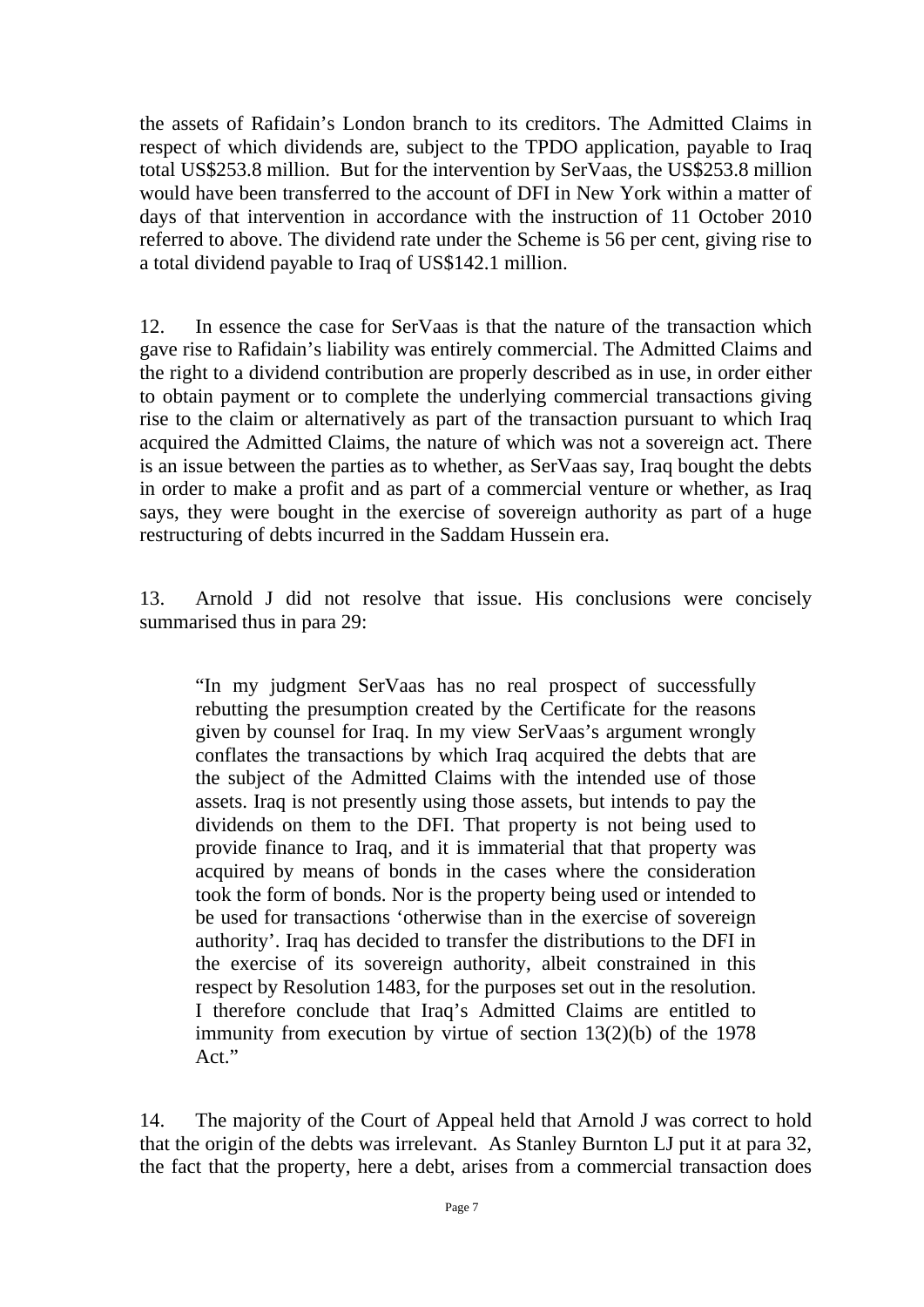not inform the question whether that property was, at the relevant time, used for a commercial purpose. As I read his judgment, Stanley Burnton LJ did not express a view on the question whether the origin of the debts was commercial but held that, at the relevant time, the debts were not being used at all and that it followed that SerVaas could not discharge the burden of showing that they were in use for commercial purposes. At para 39 he expressly approved the conclusions reached by Arnold J in para 29 of his judgment quoted above. Hooper LJ agreed with Stanley Burnton LJ but went further. He said at para 60 that in his view the evidence pointed overwhelmingly against the conclusion that Iraq bought the debts in order to make a profit. The debts, he said, were bought by Iraq, in the exercise of its sovereign authority, as part of a huge restructuring of debts incurred in the Saddam Hussein era. As appears below, it is not necessary to resolve this question in order to determine this appeal. Rix LJ dissented on the ground that the property in question, namely the Admitted Claims giving rise to a dividend (not the dividend itself), was (as he put it at para 83) very arguably for the time being in use for commercial purposes, so that the issue should be sent for trial.

15. As I see it, the central question in this appeal is whether the nature of the origin of the debts is relevant to the question whether the property in question was in use for commercial purposes. In my opinion it is not. This conclusion is based upon the language of section 13(4). It is also informed by the decision of the House of Lords in *Alcom Ltd v Republic of Columbia* [1984] AC 580 ("*Alcom*"). In addition we were referred to three decisions at first instance and, in particular, to a number of decisions of various courts of appeals in the United States and to a decision of the Court of Appeal in Hong Kong.

16. As to the language of section 13(4), I would accept Mr Howard QC's submission on behalf of Iraq that the expression "in use for commercial purposes" should be given its ordinary and natural meaning having regard to its context. I would further accept his submission that it would not be an ordinary use of language to say that a debt arising from a transaction is "in use" for that transaction. Parliament did not intend a retrospective analysis of all the circumstances which gave rise to property, but an assessment of the use to which the state had chosen to put the property.

17. The language of section 13(4) is to be contrasted with other parts of the Act. It is, for example, to be contrasted with section 3(1), which refers to proceedings "relating to" a commercial transaction, and section 10, which refers to claims "in connection with" a ship. In enacting section 13(4), Parliament could have referred to property that "related to" a commercial transaction, or arose "in connection with" a commercial transaction as being susceptible to enforcement. It chose not to do so, which suggests that it intended a difference in meaning. Property will only be subject to enforcement where it can be established that it is currently "in use or intended for use" for a commercial transaction. It is not sufficient that the property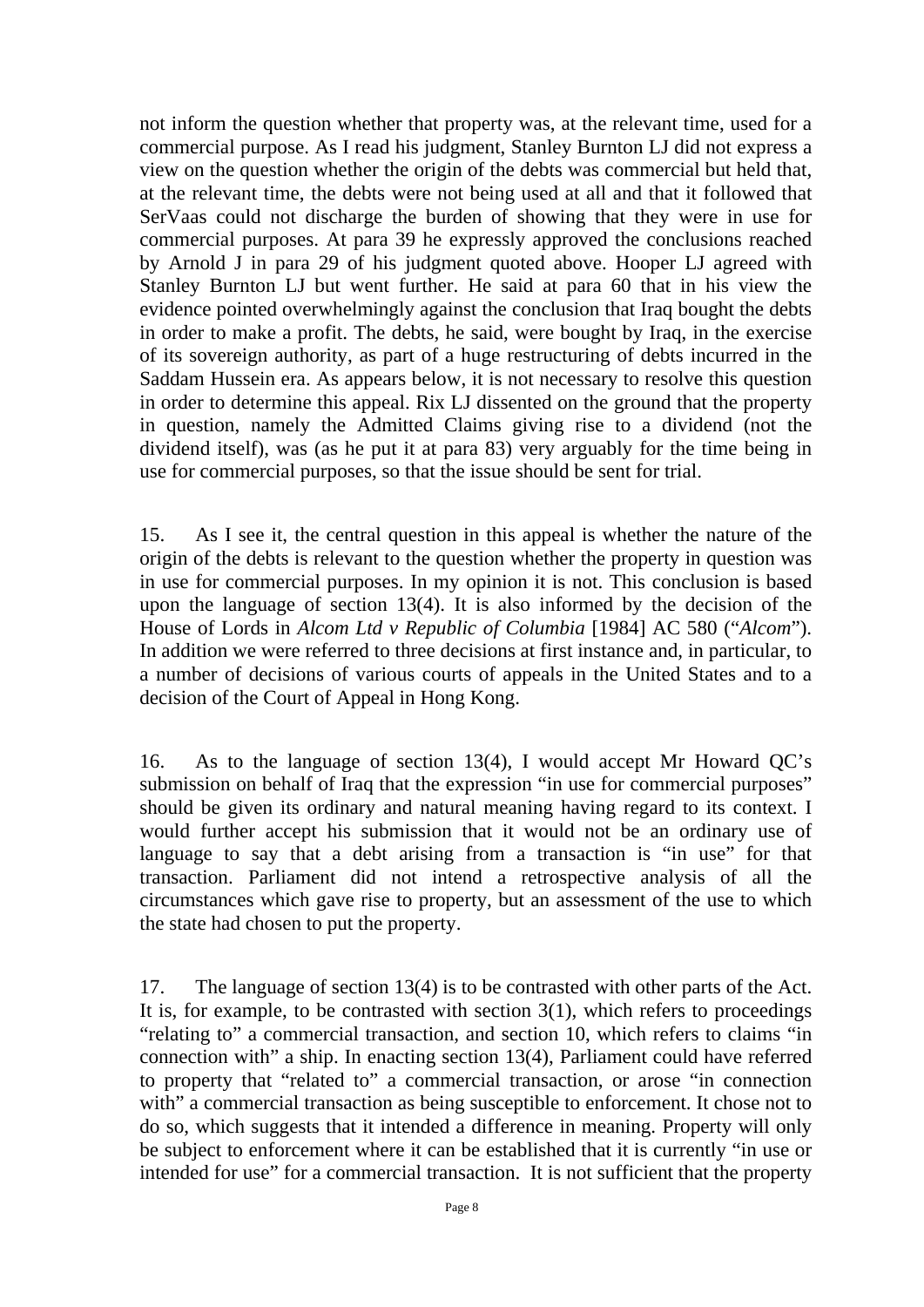"relates to" or is "connected with" a commercial transaction. I would accept Mr Howard's submission that this is consistent with the different treatment of the two categories of immunity in the Act.

18. I turn to the authorities. In *Alcom* the House of Lords held that money in a bank account used to meet the expenditure incurred in the day-to-day running of Colombia's diplomatic mission was not within the exception. Lord Diplock (with whom the other members of the House agreed) said this at pages 602F-603D and 603H-604E:

"The crucial question of construction for your Lordships is whether a debt which has these legal characteristics falls within the description contained in section 13(4) of 'property which is for the time being in use or intended for use for commercial purposes.' To speak of a debt as 'being used or intended for use' for any purposes by the creditor to whom the debt is owed involves employing ordinary English words in what is not their natural sense, even if the phrase 'commercial purposes' is given the ordinary meaning of jure gestionis in contrast to jure imperii that is generally attributed to it in the context of rights to sovereign immunity in public international law; though it might be permissible to apply the phrase intelligibly to the credit balance in a bank account that was earmarked by the state for exclusive use for transactions into which it entered jure gestionis. What is clear beyond all question is that if the expression 'commercial purposes' in section 13(4) bore what would be its ordinary and natural meaning in the context in which it there appears, a debt representing the balance standing to the credit of a diplomatic mission in a current bank account used for meeting the day-to-day expenses of running the mission would fall outside the subsection.

'Commercial purposes,' however, is given by section 17(1) the extended meaning which takes one back to the comprehensive definition of 'commercial transaction' in section 3(3). Paragraph (a) of this tripartite definition refers to *any* contract for the supply of goods or services, without making any exception for contracts in either of these two classes that are entered into for purposes of enabling a foreign state to do things in the exercise of its sovereign authority either in the United Kingdom or elsewhere. This is to be contrasted with the other paragraph of the definition that is relevant to the instant case, paragraph (c), which on the face of it would be comprehensive enough to include all transactions into which a state might enter, were it not that it does specifically preserve immunity from adjudicative jurisdiction for transactions or activities into which a state enters or in which it engages in the exercise of sovereign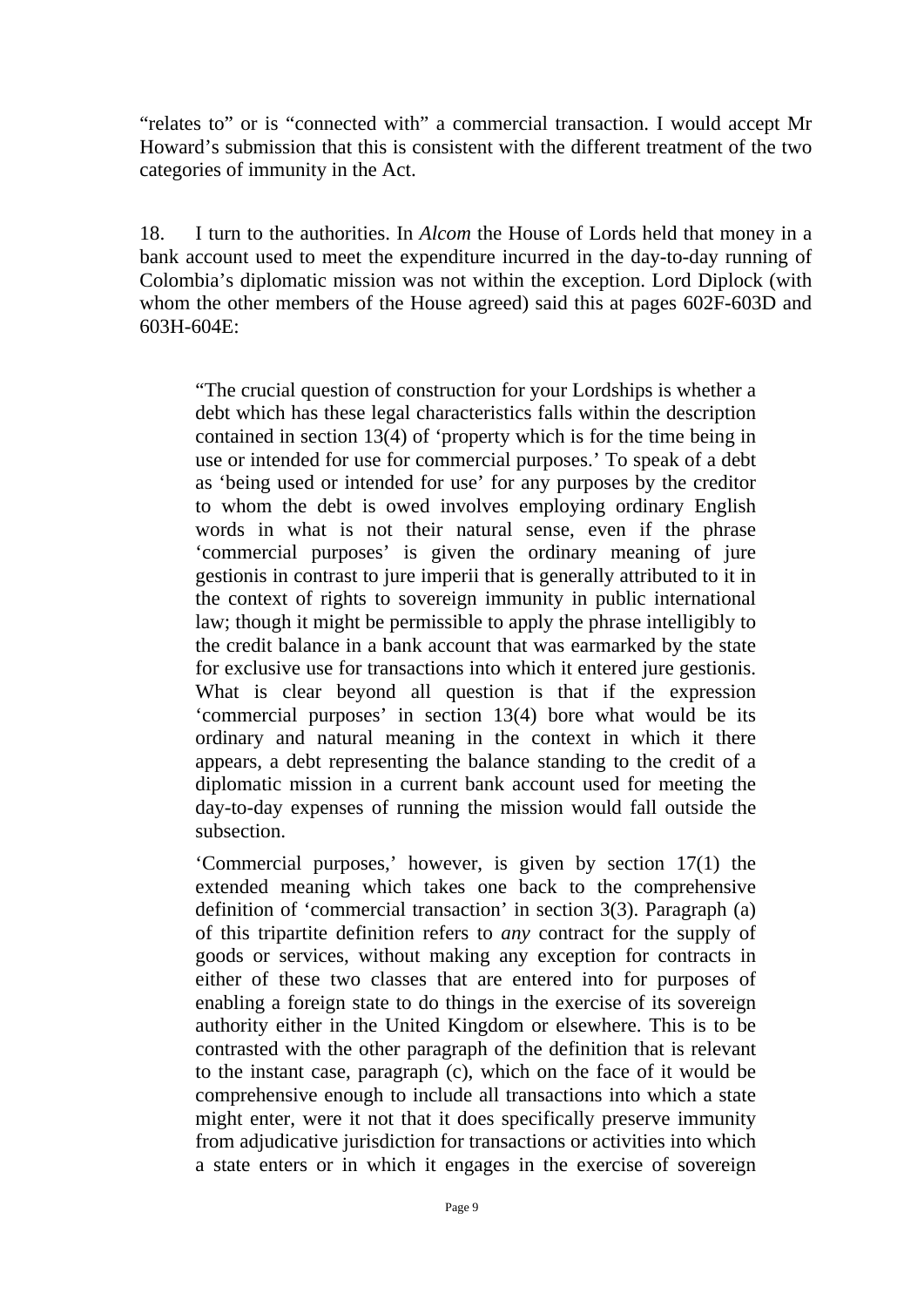authority, other than those transactions that are specifically referred to either in paragraph (a) or in paragraph (b), with the latter of which the instant appeal is not concerned."

…

"My Lords, the decisive question for your Lordships is whether in the context of the other provisions of the Act to which I have referred, and against the background of its subject matter, public international law, the words 'property which is for the time being in use or intended for use for commercial purposes,' appearing as an exception to a general immunity to the enforcement jurisdiction of United Kingdom courts accorded by section 13(2) to the property of a foreign state, are apt to describe the debt represented by the balance standing to the credit of a current account kept with a commercial banker for the purpose of meeting the expenditure incurred in the day-to-day running of the diplomatic mission of a foreign state.

Such expenditure will, no doubt, include *some* moneys due under contracts for the supply of goods or services to the mission, to meet which the mission will draw upon its current bank account; but the account will also be drawn upon to meet many other items of expenditure which fall outside even the extended definition of 'commercial purposes' for which section 17(1) and section 3(3) provide. The debt owed by the bank to the foreign sovereign state and represented by the credit balance in the current account kept by the diplomatic mission of that state as a possible subject matter of the enforcement jurisdiction of the court is, however, one and indivisible; it is not susceptible of anticipatory dissection into the various uses to which moneys drawn upon it might have been put in the future if it had not been subjected to attachment by garnishee proceedings. Unless it can be shown by the judgment creditor who is seeking to attach the credit balance by garnishee proceedings that the bank account was earmarked by the foreign state solely (save for de minimis exceptions) for being drawn upon to settle liabilities incurred in commercial transactions, as for example by issuing documentary credits in payment of the price of goods sold to the state, it cannot, in my view, be sensibly brought within the crucial words of the exception for which section 13(4) provides."

19. It seemed to me that the whole of that passage merited quoting. However, the critical point for present purposes is the proposition that the judgment creditor must show that the bank account was earmarked by the state solely for being drawn down upon to settle liabilities incurred in commercial transactions. The essential distinction is between the origin of the funds on the one hand and the use of them on the other. As Stanley Burnton LJ said in the instant case at para 34, it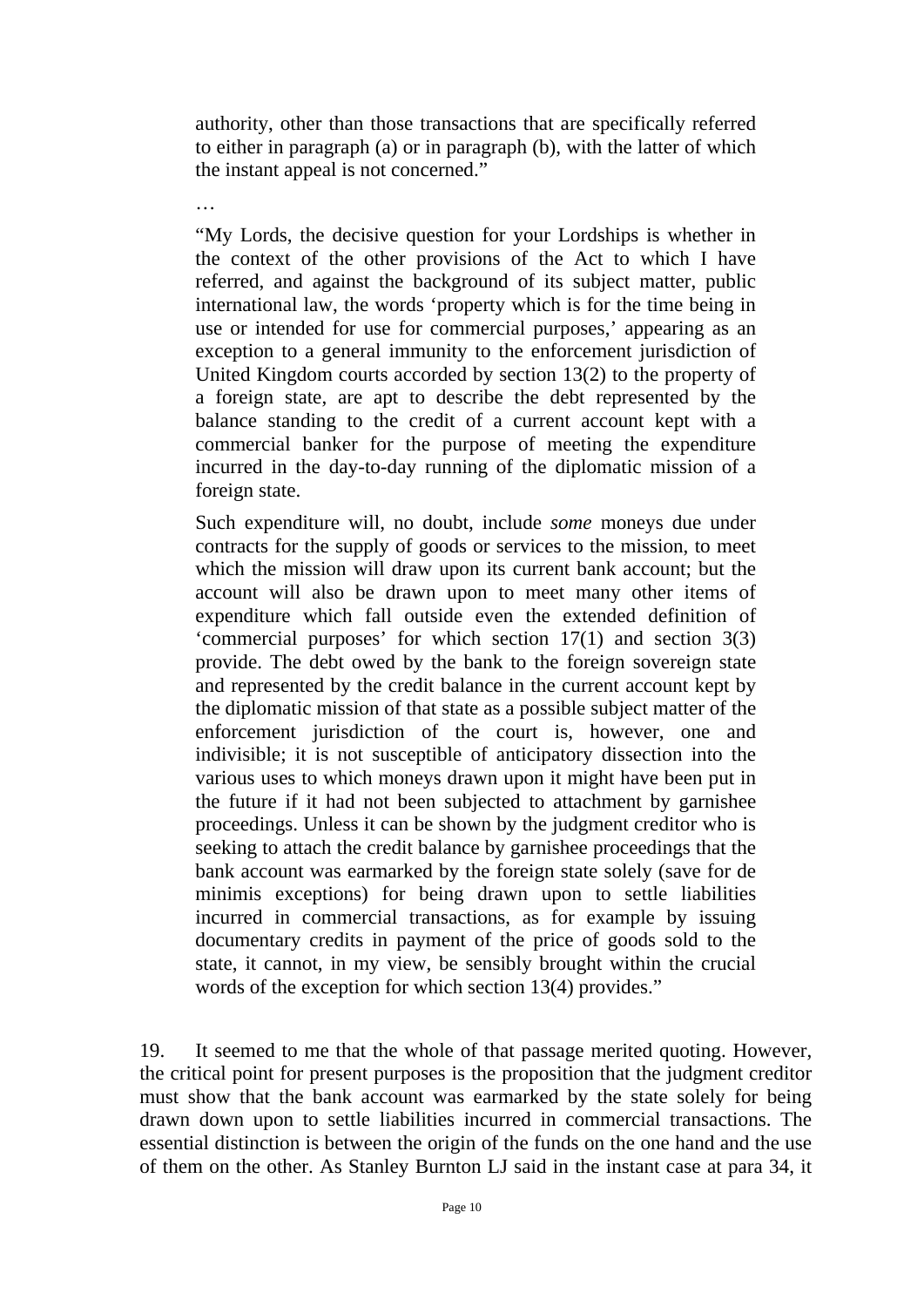was not suggested by Lord Diplock in *Alcom* that if the moneys in the bank account resulted from commercial transactions, that might be relevant to the question whether the account was used or intended for use for commercial purposes.

20. We were referred to three English decisions at first instance. They were *AIC Ltd v Federal Government of Nigeria* [2003] EWHC 1357 (QB) (Stanley Burnton J), *AIG Capital Partners Inc v Republic of Kazakhstan* [2005] EWHC 2239 (Comm), [2006] 1 WLR 1420 (Aikens J) and *Orascom Telecom Holding SAE v Republic of Chad* [2008] EWHC 1841 (Comm) (Burton J). They all focus on present or future use. For example, at para 92(2) of the *AIG* case Aikens J focused on whether the debts were "put to use" for the purposes of a commercial transaction within the meaning of section 3(3) of the Act.

21. I note in passing that in the *AIC* case Stanley Burnton J noted at para 56, after referring to *Alcom*, that evidence of recent use of an account wholly for commercial purposes over a significant period of time may lead to the conclusion that the account is used or intended for use wholly for commercial purposes; but the older the use in evidence, the weaker the inference that may be drawn as to the use or intended use of the account. The focus is throughout on actual use. In para 58 he noted that there was evidence that the relevant bank account had been dormant and said that, if an account was dormant for at least 18 months, it cannot be said to be presently used for any relevant purpose, and that the previous use was weak evidence of a present intention as to its use. It was an example of a case, as he concluded here, where the evidence was insufficient to disprove the statement in the Certificate.

22. It was suggested on behalf of SerVaas that there is a relevant distinction for present purposes between the current use of a debt and the current use of a bank account. For my part, I would not accept that there is such a distinction. In each case the question is the same, namely whether the relevant property is in use or is intended for use for commercial purposes.

23. The American cases draw the same distinction between the source of the property and its use. The immunity of states from execution in the United States is governed by the Foreign Sovereign Immunities Act 1976 28 USC §§1602-1611 ("the FSIA"), which was a leading precursor of the Act. §1610(a) of the FSIA provides that, where other specific conditions are satisfied, courts in the United States may execute against "property in the United States … used for a commercial activity in the United States".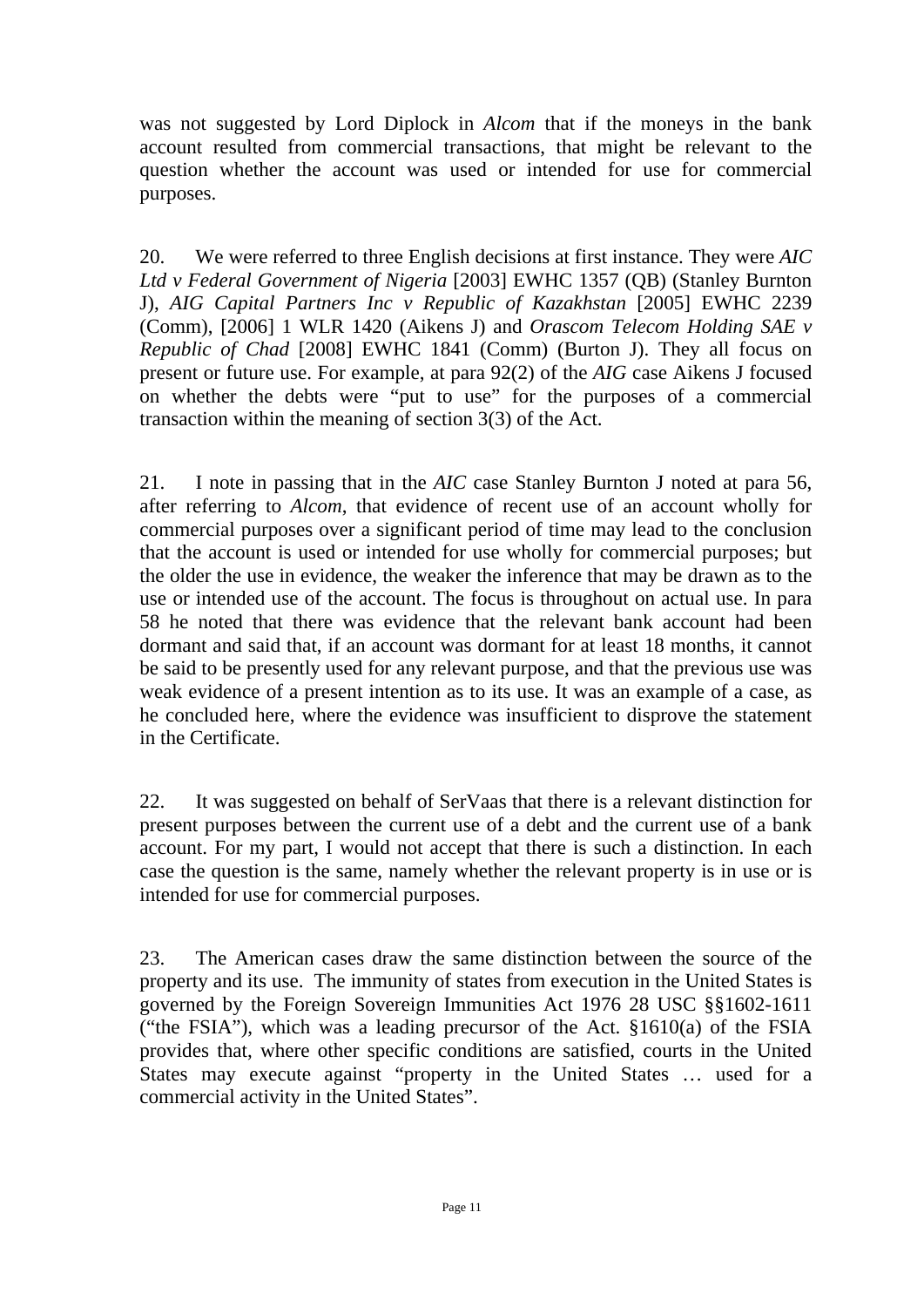24. There are a number of decisions of courts of appeals in different US states on the true construction of that provision. The leading case is perhaps *Connecticut Bank of Commerce v Republic of Congo*, 309 F 3d 240 (US Court of Appeals, 5th Cir, Texas, 2002). Connecticut Bank had acquired the rights to a valid London judgment against the Congo for defaulting on a loan agreement. It obtained a default judgment in New York in relation to the London judgment debt. The Bank then sought to attach various debts owed by a group of Texas oil companies to the Congo. The debts constituted, inter alia, royalty obligations by the oil companies for activities connected with the exploration for and the sale of the Congo's oil. The court held that the debts owed by the oil companies were not "property…used for a commercial activity" within the meaning of §1610(a).

25. The majority opinion in the  $5<sup>th</sup>$  Circuit Court of Appeals was given by Judge Garza. He said (at p 251, paras 19-22):

"What matters under the statute is what the property is 'used for', not how it was generated or produced. If property in the United States is used for a commercial purpose here, that property is subject to attachment and execution even if it was purchased with tax revenues or some other noncommercial source of government income. Conversely, even if a foreign state's property has been generated by commercial activity in the United States, that property is not thereby subject to execution or attachment if it is not 'used for' a commercial activity within our borders. The district court (and the litigants) have focused on the question of whether the Congo's joint venture with the garnishees, which gave rise to the royalty and tax obligations that the Bank want to garnish, was a 'commercial activity in the United States'. This was the wrong question to consider. What matters under the statute is not how the Congo made its money, but how it spends it. The amenability of these royalties and taxes to garnishment depends on what they are 'used for', not on how they were raised."

Judge Garza added (at p 254, paras 36 and 37-39):

"The phrase 'used for' in §1610(a) is not a mere syntactical infelicity that permits courts to look beyond the 'use' of property, and instead try to find any kind of nexus or connection to a commercial activity in the United States. The statute means what it says: property of a foreign sovereign…may be executed against only if it is 'used for' a commercial activity. That the property is revenue from or otherwise generated by commercial activity in the United States does not thereby render the property amenable to execution.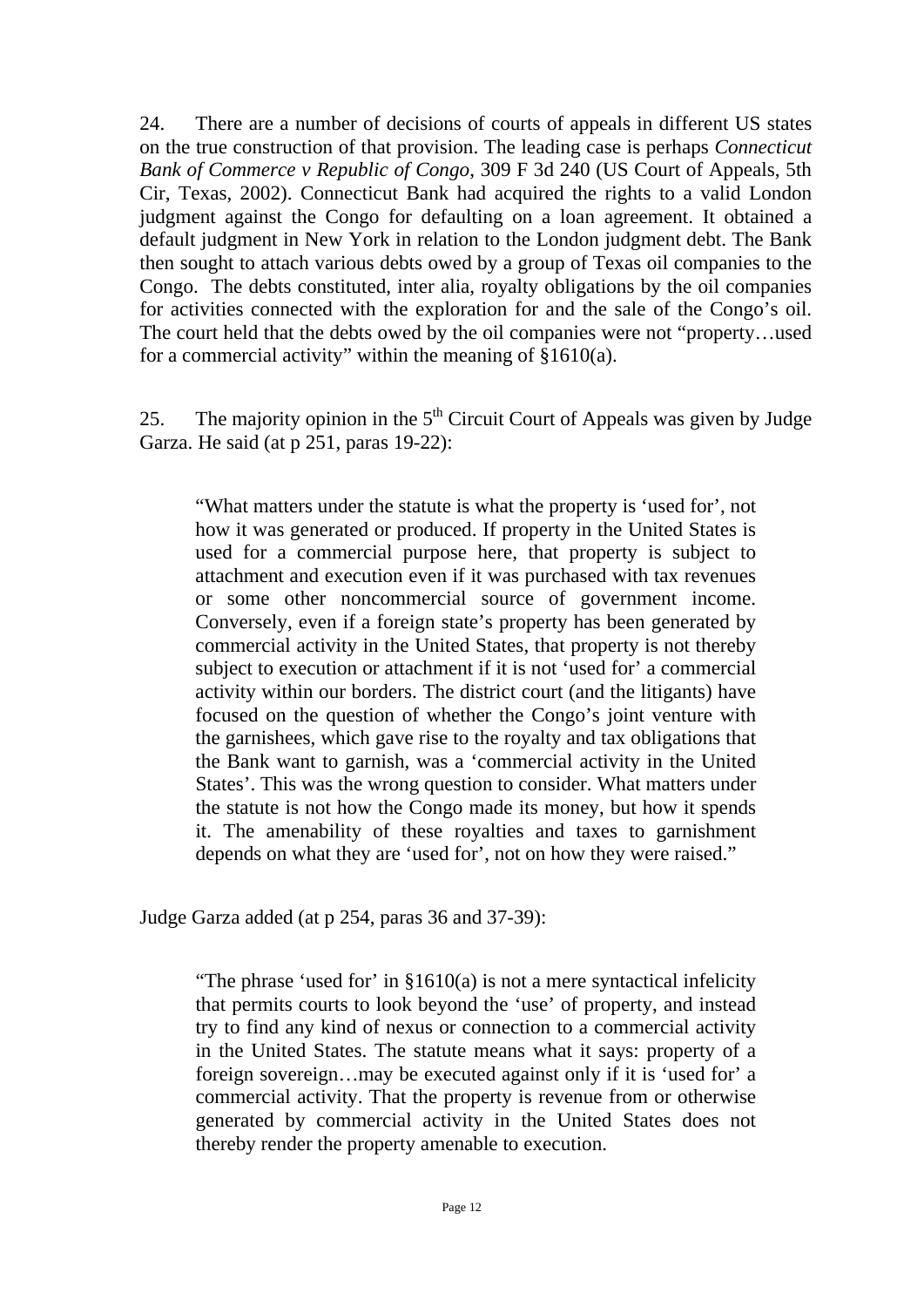To use property for a commercial activity, within the ordinary meaning of 'use', would be to put the property in the service of the commercial activity, to carry out the activity by means of the property. Here, the royalty obligations in question represent the *revenue,* the *income,* from an allegedly commercial activity. In ordinary usage, we would not say that the revenue from a transaction is 'used for' that transaction."

…

Finally, Judge Garza referred to the Act (at p 256, para 42). He noted the distinction in the Act between the jurisdictional immunity in section 3(1), which provides that a state is not immune as respects proceedings "relating to" a commercial transaction and section 13(4), which, as he put it, makes explicit that the mere relationship to a commercial activity does not suffice to permit execution, the property must "for the time being" be "in use or intended for use for a commercial purpose". He concluded that the Act parallels the FSIA on the footing that:

"it allows jurisdiction based on mere relationship to a commercial activity, but very clearly permits execution only depending on the 'use' of the property."

26. The distinction can clearly be seen from the different view of Judge Dennis, who dissented on this part of the case. He said (at p 264):

"Because the Texas oil companies' obligation to pay royalties to the Congo were necessary and integral to, and therefore used for, the joint venture commercial activity conducted, in substantial part in the United States, by the Congo and the other parties to the joint venture, those royalty obligations fell within the exceptions to immunity from execution provided for by FSIA  $\S$  1610(a)(1)."

At page 254 (paras 37-39) Judge Garza, for the majority, rejected that sentence as a non sequitur for this reason:

"The phrase 'used for' on its face denotes something different and more specific than the phrases 'integral to' or 'necessary to'. It also denotes something distinct (and narrower) than the other phrases the Bank uses in its petition, such as 'related to' or 'contemplated by.'"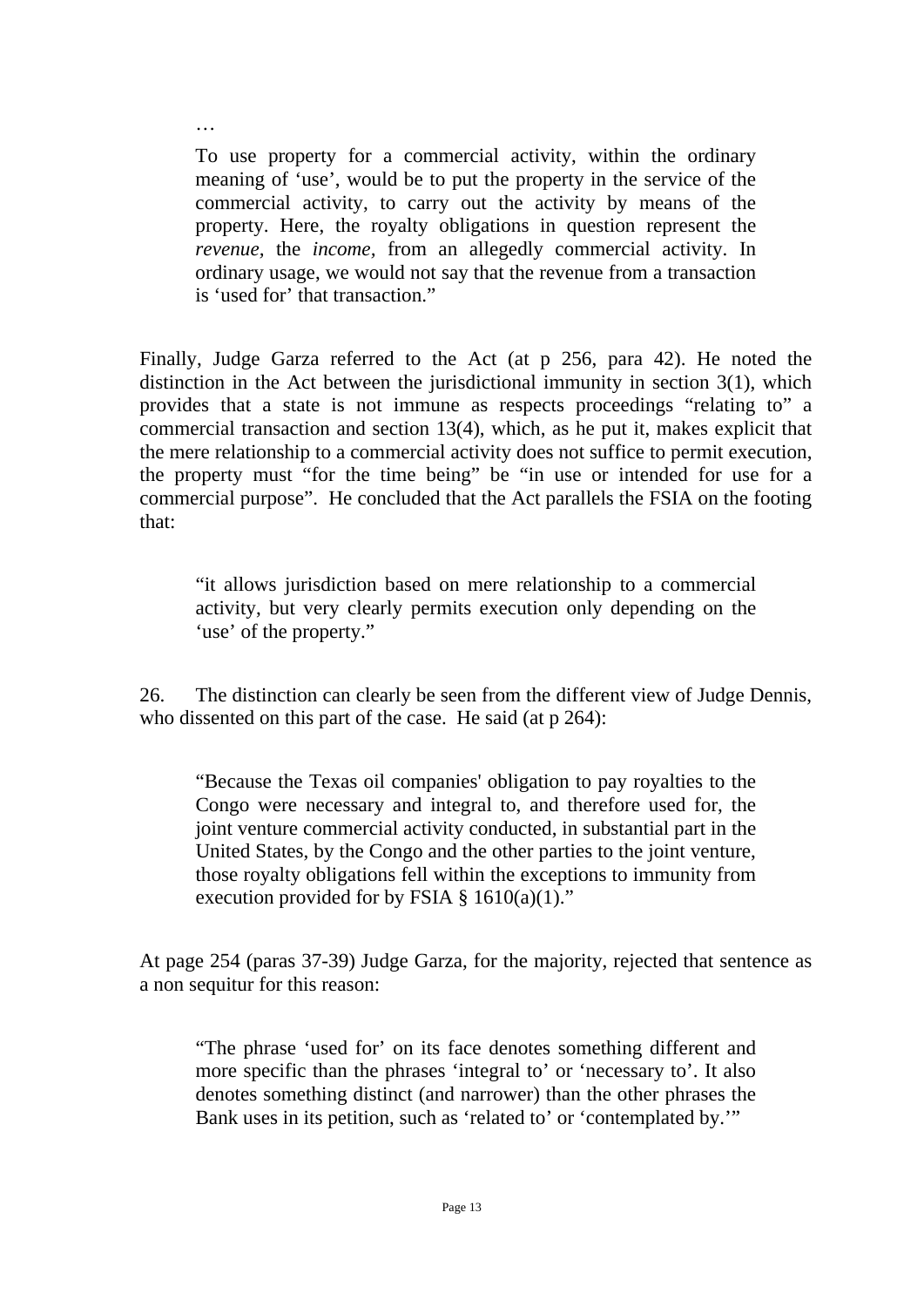27. The *Connecticut Bank* case has been followed in a number of cases in the United States. In *Af-Cap Inc v Republic of Congo* 475 F3d 1080 (US Court of Appeals  $9<sup>th</sup>$  Circuit, California 2007) the Court of Appeals rejected a submission that the court should determine whether property was "used" for commercial activity "by examining the entire underlying activity that generated the property in question". In doing so it adopted the reasoning in the *Connecticut Bank* case, contrasting the language "used for" with the language "related to" or "connected with" in other parts of the FSIA. A differently constituted  $9<sup>th</sup>$  Circuit Court of Appeals also adopted the same reasoning in 2007 in *Ministry of Defense and Support for the Armed Forces of the Islamic Republic of Iran v Cubic Defense Systems Inc* 495 F3d 1024, 2007. The case had similarities with the instant case. The Court said at pp 1036-1037 (para 6):

"To satisfy § 1610(a), MOD must have used the Cubic judgment for a commercial activity in the United States, and this it has not done. We have recently stated that 'property is 'used for a commercial activity in the United States' when it is put into action, put into service, availed or employed *for* a commercial activity, not *in connection* with a commercial activity or *in relation* to a commercial activity.' *Af-Cap Inc*, 475 F3d at 1091 (emphasis in original). Cautioning that 'FSIA does not contemplate a strained analysis of the words 'used for' and 'commercial activity,'' we instructed courts to 'consider[ ] the use of the property in question in a straightforward manner.' *Id*. The Ministry has not used the Cubic judgment as security on a loan, as payment for goods, or in any other commercial activity. Instead, Iran intends to send the proceeds back to Iran for assimilation into MOD's general budget. Because repatriation into a ministry's budget does not constitute commercial activity, we hold that the Cubic judgment is not subject to attachment under §  $1610(a)$ ."

See also *EM Ltd v Republic of Argentina* 473 F3d 463 (2nd Circuit, 2007) at p 484 (para 5), where NML was also a claimant.

28. Those decisions are strong persuasive authority and, given the close relationship between the language in section 13(4) of the Act and § 1610(a) of the FSIA, seem to me to support the meaning of the expression "property which is for the time being in use or intended for use for commercial purposes" in section 13(4) identified in para 17 above.

29. Similar support is to be found in the decision of the majority on this point in the Court of Appeal in Hong Kong in *FG Hemisphere Associates LLC v Democratic Republic of Congo* [2010] HKCA 19. See in particular per Yuen JA at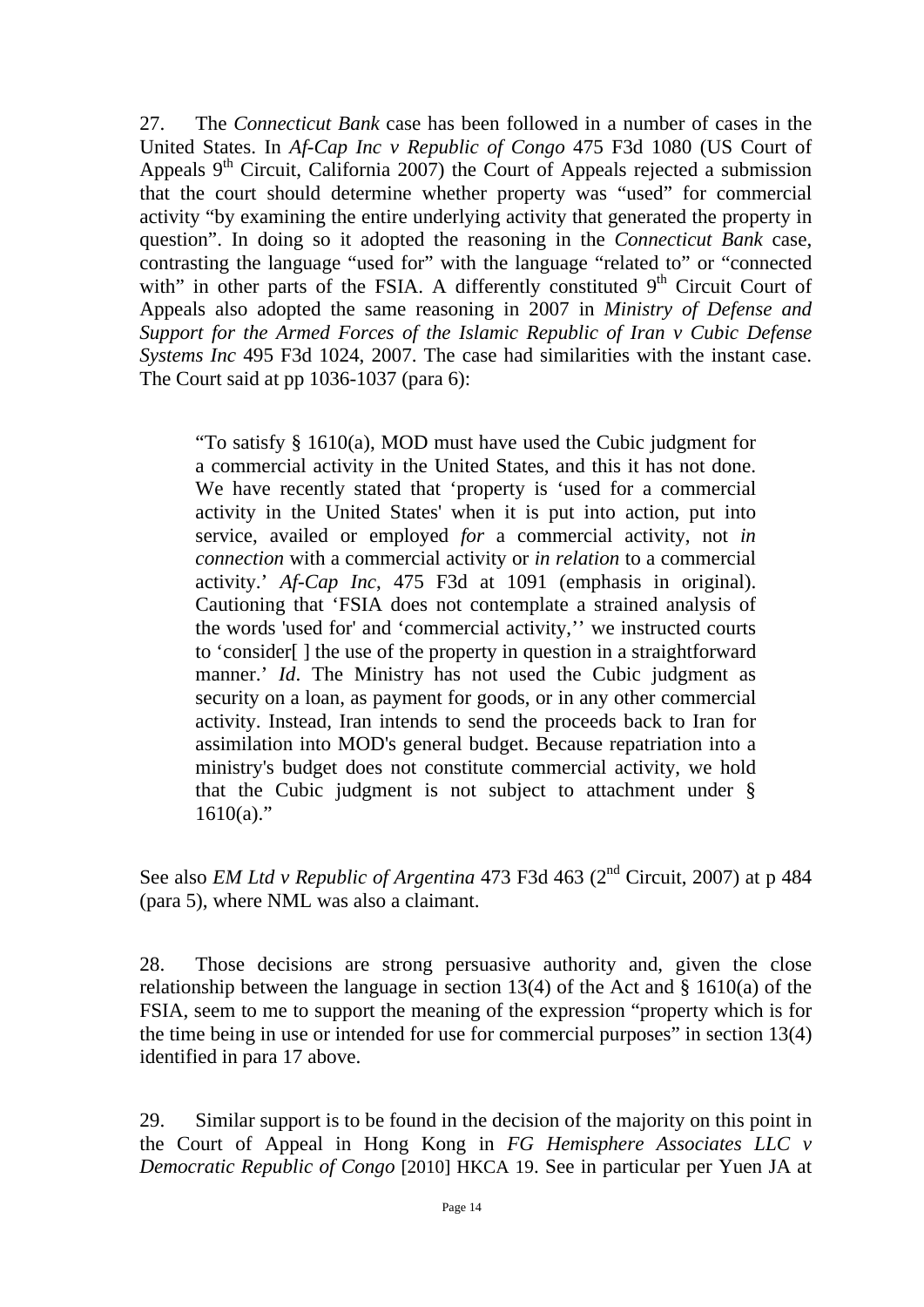para 277 and Stock VP at para 179, where they held that at common law, applying the restrictive principle of immunity from execution, the question was whether the property was to be put to use for a private or commercial purpose. Although an appeal to the Court of Final Appeal succeeded on the basis that the Congo was entitled to absolute immunity, the reasoning of the majority of the Court of Appeal was not challenged and remains persuasive authority in cases where the restrictive principle of immunity from execution apples.

30. On the facts of the instant case SerVaas cannot show that the Admitted Claims were property in use for a commercial purpose. It does not say that Iraq intended or intends to draw them down for commercial purposes. On the contrary, it accepts that they were intended to be used for sovereign purposes. By section 13(5) of the Act, the burden is on SerVaas to prove that the Certificate that the property is not in use for commercial purposes is not correct. It cannot do so unless it can show that it is entitled to rely upon the source of the Admitted Claims and can show that the source is sovereign and not commercial. For the reasons I have given, I would hold that the source of the Admitted Claims is irrelevant. It follows that it is not necessary to express a view upon the question whether the source is sovereign or commercial.

31. In short, SerVaas cannot show that the debt is or was earmarked (or in use) for being drawn down upon in order to satisfy commercial liabilities. In para 75 Rix LJ said this:

"...it is difficult to see that the property in question, the admitted claim, has no current use. It is in use in order to secure the scheme dividend. Of course, the dividend, when secured, might be put to any of the uses to which money funds might be put, either by being expended or by being invested. For the present, however, until the dividend is paid, the claim's obvious use and purpose, I would have thought, was to be the means by which the claim's owner, Iraq, seeks to secure its value by way of a dividend in the scheme of arrangement. That is what the commercial debt was bought for in the first place, and, until the scheme of arrangement (or, in its absence, a liquidation) has been brought to fruition, the owner holds the debt for the purpose of seeking payment of its claim. For these purposes, Iraq is just like the holder of any commercial debt. As purchaser of the debt, it merely stands in the shoes of the merchants and other commercial parties who were the original owners of the debt in question. If those parties were still holders of the debt, it would not be said that they held it for no current purpose. It seems to me to be at least highly arguable that Iraq is in the same position. On this basis, the linchpin of Iraq's argument fails."